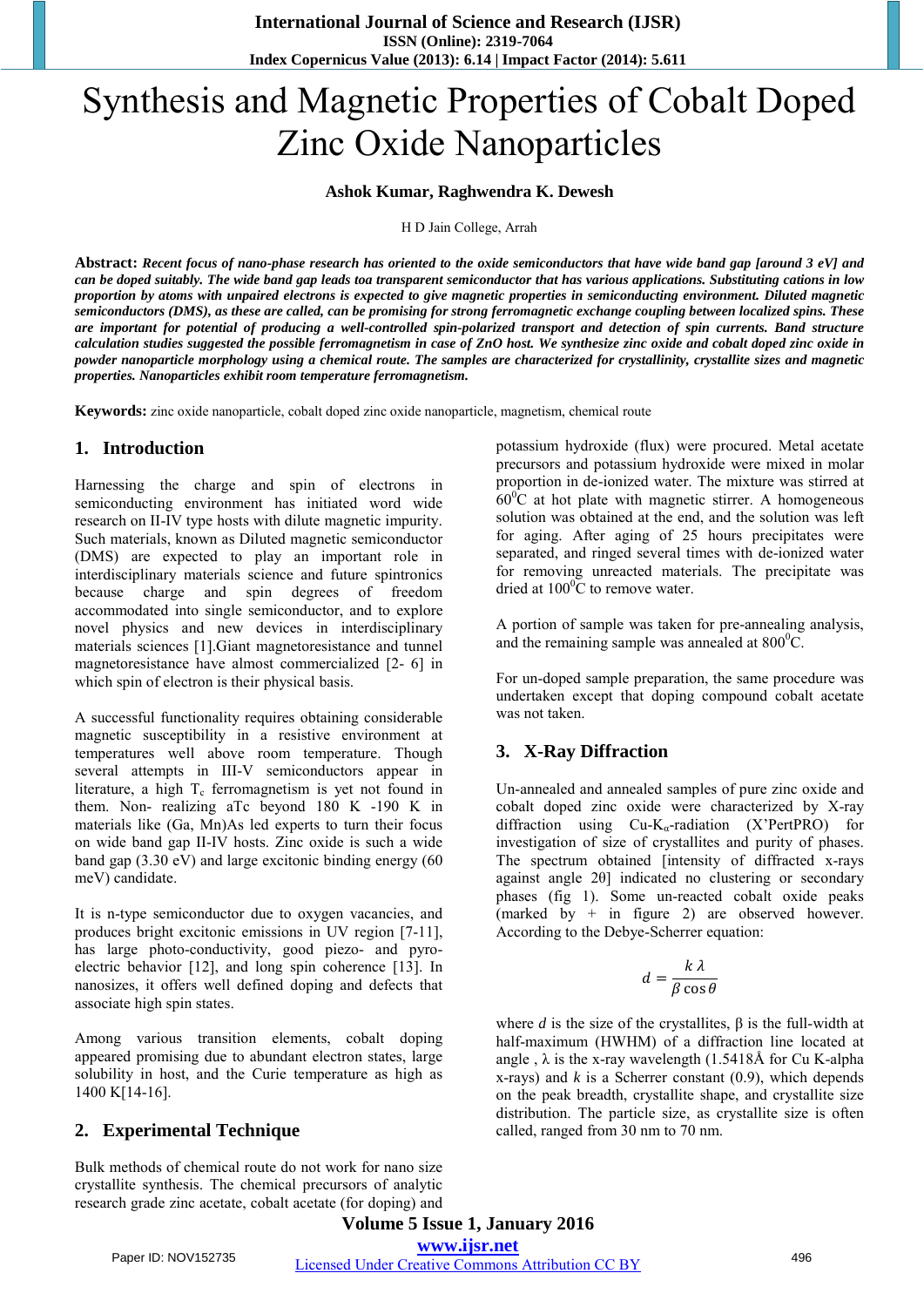## **4. Magnetization**

Custom built superconducting quantum interferometer device(SQUID) magnetometer results for a temperature range from 2 K to 200 K under field up to H=0.5 kOe(and for 10 kOe)are tabulated. The magnetization in cobalt doped zinc oxide nanoparticles varies with size and concentration of dopant.

| Sample       | Fraction of<br>Co | Morphology | Magnetization<br>(memu/g) |
|--------------|-------------------|------------|---------------------------|
| Un-doped     | 0.00              | Powder NP  | 1.5                       |
| 1% doped     | 0.01              | ,,         | 0.013                     |
| 5%doped      | 0.05              | ,,         | 0.07                      |
| 10%<br>doped | 0.10              | ,,         | $0.13$ (at H = 10 kOe)    |
| 15%<br>doped | 0.15              | ,,         | 0.78                      |

**Table 1:** Magnetic property of ZnO and ZnO:Co

# **5. Discussion**

Exhibition of magnetic order in un-doped zinc oxide has several sources. Oxygen vacancy and crystallite size are reported causes [17]. Also, zinc vacancy and interstitials contribute to magnetism[18,19].Defect identification is done by EPR and XPS, and have been used to indicate strong surface effects of nanoparticles to bind OH and H to surface, thus contributing to magnetism[17,20,21]. The same is also indicated by CVD methods used by others [22]. Low temperature annealing  $[100^{\circ}C]$  of CVD sample is reported to show ferromagnetism but at high temperature  $[500^0C]$  gives diamagnetism. Crystallinity is increased at high temperature[22]. Un-doped or nontransition metal doped oxides without d or f-bands also show magnetism [23-25]. It is theoretically important to investigate the origins.Diverse factors like oxygen vacancies,zinc vacancy and interistials ,grain boundaries and surface defects contribute to long range ordering.

Although un-doped and doped zinc oxide both exhibit FM, it is not easy to control various sources of FM in Zn O as compared to ZnO:Co.

# **6. Conclusion**

In this paper we report on the structural, morphological and magnetic properties of synthesized ZnO and Zno:Co nanoparticles in powder morphology, synthesized using cost effective chemical method. The measurements were made using XRD and SQUID. XRD measurements indicated that the synthesized ZnOnano-particles exhibit good crystal structure with no impurities. Therefore, this method is suitable for some important applications of prepared sample such as spin based devices, LEDs, UV photo detectors, sensing and for other optoelectronic devices. Magnetization measurements indicate ferromagnetism in un-doped and cobalt doped zinc oxide nanoparticles obtained in powder morphology. Considerable effort is still necessary in developing a stable and sufficiently strong FM for functional spintronic devices.

# **References**

- [1] Fiederling, R.; Keim, M.; Reuscher, G.; Ossau, W.; Schmidt, G.; Waag, A.; Molenkamp, L. W., *Nature*  **1999**, *402*, 787-790
- [2] Baibich, M. N.; Broto, J. M.; Fert, A.; Van Dau, F. N.; Petro, F.; Etienne, P.; Creuzet, G.; Friederich, A.; Chazelas, J., *Phys. Rev. Lett.* **1988**, *61*, 2472-2475
- [3] Binasch, G., Gr• unberg, P.; Saurenbach, F.; Zinn, W., *Phys. Rev. B* **1989**, 39, 4828 -4830
- [4] Barnas, J.; Fuss, A.; Camley, R. E.; Gr• unberg, P.; Zinn, W. *Phys. Rev. B* **1990**, *42*, 8110-8120.
- [5] Barnaś, J.; Fert, A.; Gmitra, M.; Weymann, I.; Dugaev, V. K**.** *Phys. Rev. B* **2005**, *72*, 024426.
- [6] Moodera, J. S.; Kinder, L. R.; Wong, T. M.; Meservey, R. *Phys. Rev. Lett.* **1995**, *74*, 3273{3276.
- [7] Tang, Z. K.; Wong, G. K. L.; Yu, P.; Kawasaki, M.; Ohtomo, A.; Koinuma, H.; Segawa, Y. *Appl. Phys. Lett. 1998*, 72, 3270-3272.
- [8] Bilecka, I; Elser, P.; Niederberger, M., *ACS Nano 2009*, 3, 467-477.
- [9] Qurashi, A.; Tabet, N.; Faiz, M.; Yamzaki, T. *Nanoscale Res. Lett. 2009*, 4, 948-954.
- [10]Chen, H.; Wu, X.; Gong, L.; Ye, C.; Qu, F.; Shen, G. *Nanoscale Res. Lett. 2010*, 5, 570-575.
- [11]Dhara, S.; Giri, P. K. *Nanoscale Res. Lett. 2011*, 6, 504.
- [12]Wang, Z. L.; Song, J. *Science 2006*, 312, 242-246.
- [13]Ghosh, S.; Sih, V.; Lau, W. H.; Awschalom, D. D.; Bae, S. Y.; Wang, S.; Vaidya, S.; Chapline, G. *Appl. Phys. Lett. 2005*, 86, 232507.
- [14]Fukumura, T.; Jin, Z.; Ohtomo, A.; Koinuma, H.; Kawasaki, M. *Appl. Phys. Lett. 1999*, 75, 3366-3368.
- [15]Ueda, K.; Tabata, H.; Kawai, T. *Appl. Phys. Lett. 2001*, 79, 988-990.
- [16]Kim, J. H.; Kim, H.; Kim, D.; Ihm, Y. E.; Choo, W. K. *J. Appl. Phys. 2002*, 92, 6066-6071.
- [17]Li, T.; Ong, C. S.; Herng, T. S.; Yi, J. B.; Bao, N. N.; Xue, J. M.; Feng, Y. P.; Ding, *J. Appl. Phys. Lett. 2011*, 98, 152505.
- [18]Ghose, S.; Sarkar, A.; Chattopadhyay, S.; Chakrabarti, M.; Das, D.; Rakshit, T.; Ray, S. K.; Jana, D. *J. Appl. Phys. 2013*, 114, 073516.
- [19]Phan, T. L.; Zhang, Y. D.; Yang, D. S.; Nghia, N. X.; Thanh, T. D.; Yu, S. C. *Appl. Phys. Lett. 2013*, 102, 072408.
- [20]Panigrahy, B.; Aslam, M.; Misra, D. S.; Ghosh, M.; Bahadur, D. **Adv. Funct. Mater. 2010**, 20, 1161- 1165.
- [21]Xu, X.; Xu, C.; Lin, Y.; Ding, T.; Fang, S.; Shi, Z.; Xia, W.; Hu, *J. Appl. Phys. Lett. 2012*, 100, 172401.
- [22]Podila, R.; Queen, W.; Nath, A.; Arantes, J. T.; Schoenhalz, A. L.; Fazzio, A.; Dalpian, G. M.; He, J.; Hwu, S. J.; Skove, M. J. et al. *Nano Lett. 2010*, 10, 1383-1386.
- [23]Coey, J. M. D. Solid State Sci. 2005, 7, 660{667.
- [24]Coey, J. M. D.; Stamenov, P.; Gunning, R. D.; Venkatesan, M.; Paul, K. **New J. Phys. 2010**, 12, 053025.
- [25]Coey, J. M. D.; Kwanruthai, W.; Alaria, J.; Venkatesan, M. **J. Phys. D Appl. Phys. 2008**, 41, 134012.